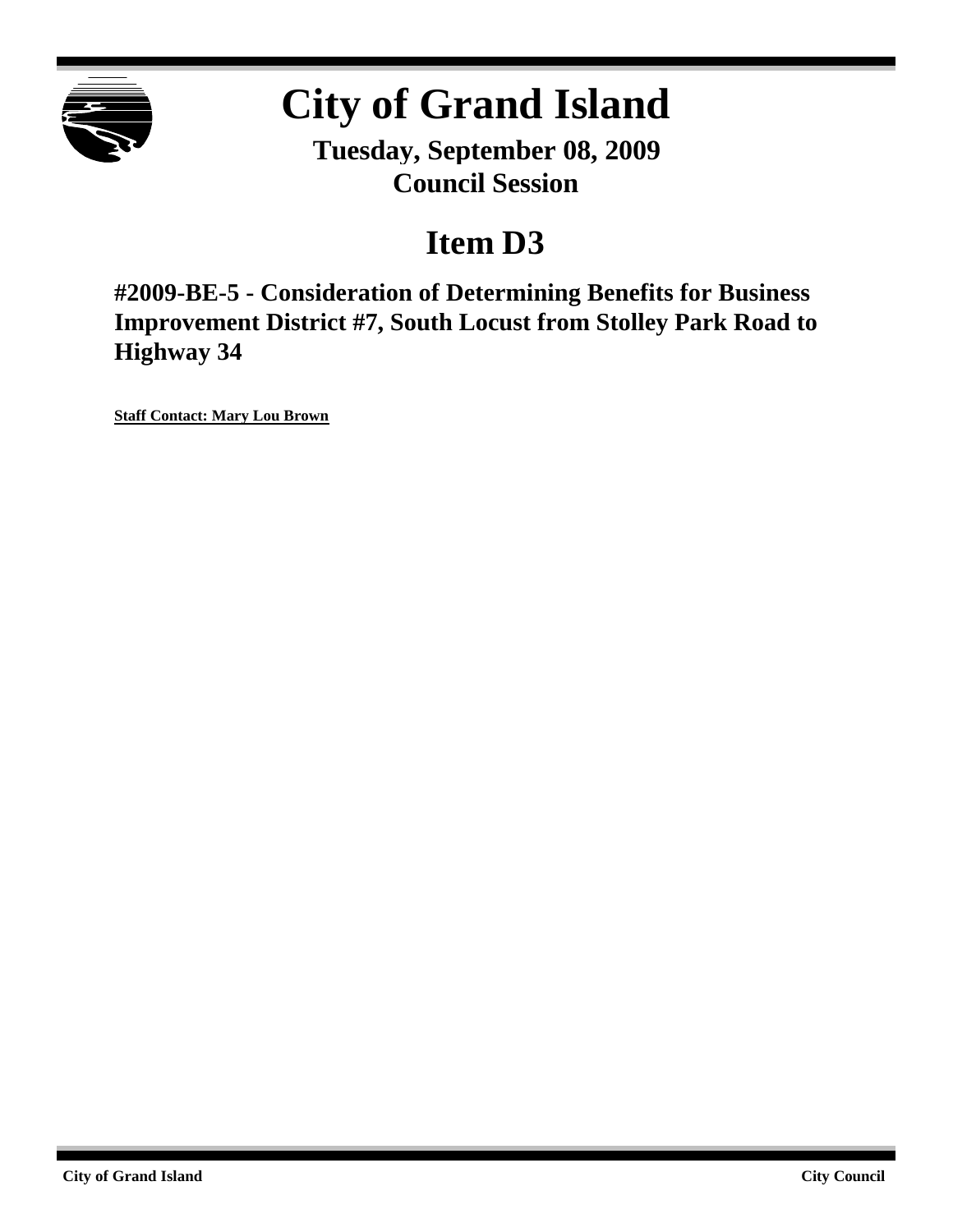# **Council Agenda Memo**

| From:                          | Mary Lou Brown, Finance Director                                                                                                                  |
|--------------------------------|---------------------------------------------------------------------------------------------------------------------------------------------------|
| <b>Meeting:</b>                | September 8, 2009                                                                                                                                 |
| Subject:                       | Determining Benefits for Business Improvement District<br>No.7, South Locust Street, Hwy 34 to Stolley Park Road<br>and Approving the Assessments |
| <b>Item <math>\#</math>'s:</b> | $D-3 & F-7$                                                                                                                                       |
| $Presenter(s):$                | Mary Lou Brown, Finance Director                                                                                                                  |

### **Background**

On August 26, 2008, the City Council adopted Ordinance No. 9189 creating Business Improvement District No. 7, South Locust Street, Hwy 34 to Stolley Park Road. The 2009-2010 Budget, as approved by Council, provides for special assessments in the amount of \$4.75 per front footage for a total of \$46,615 for the 9,813 front footage.

### **Discussion**

The City Council, in its capacity as the Board of Equalization, is required to determine the benefits of the District and take action on the assessments as provided for in the associated Ordinance.

## **Alternatives**

It appears that the Council has the following alternatives concerning the issue at hand. The Council may:

- 1. Approve the benefits for the District and related assessments.
- 2. Deny the benefits and assessments.

## **Recommendation**

City Administration recommends that the Council approve the benefits of Business Improvement District No. 7 and related assessments.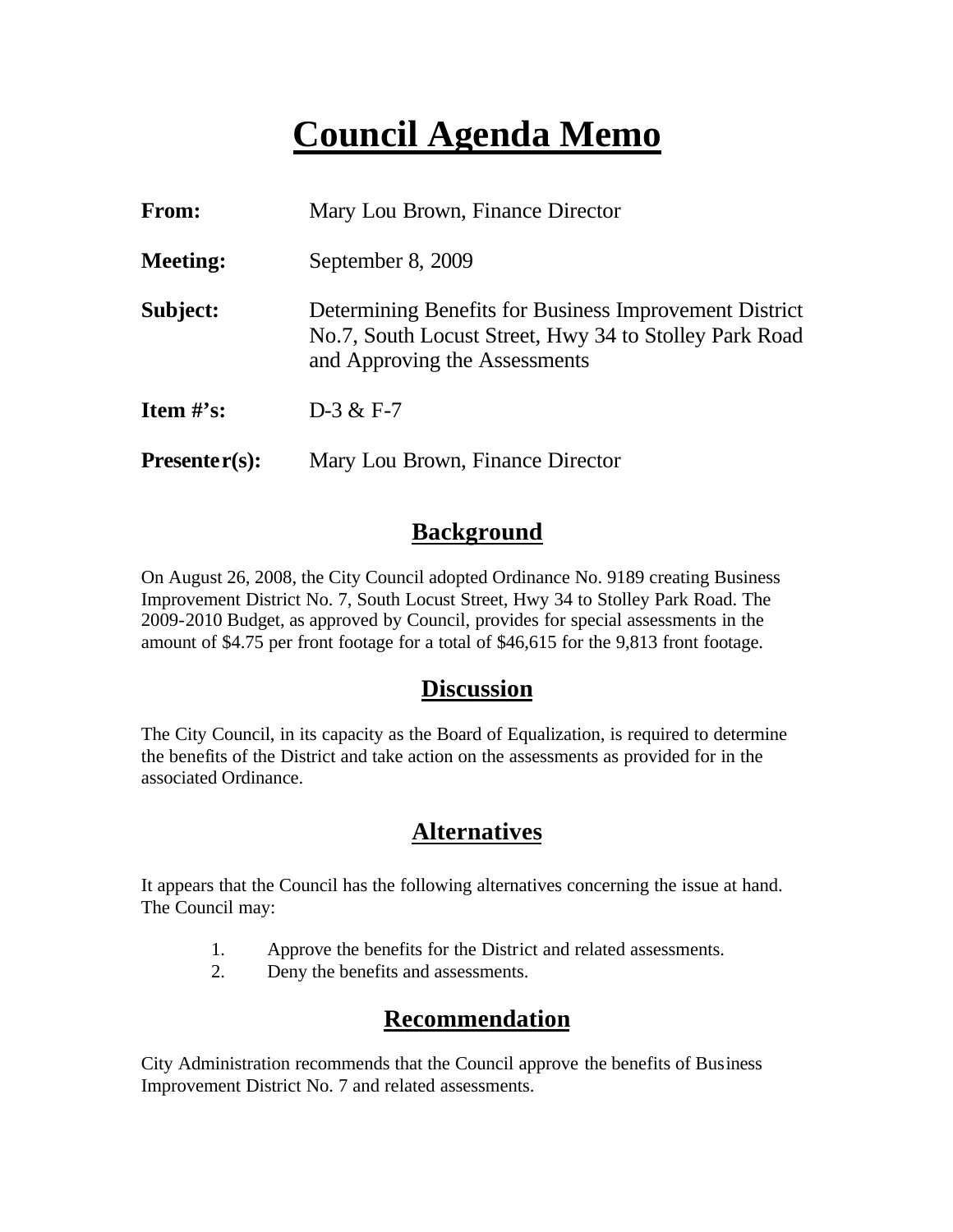# **Sample Motion**

**Board of Equalization:** Move to approve the benefits accruing to Business Improvement District No. 7 as presented.

**Ordinance:** Move to approve the assessments as provided for in the related Ordinance.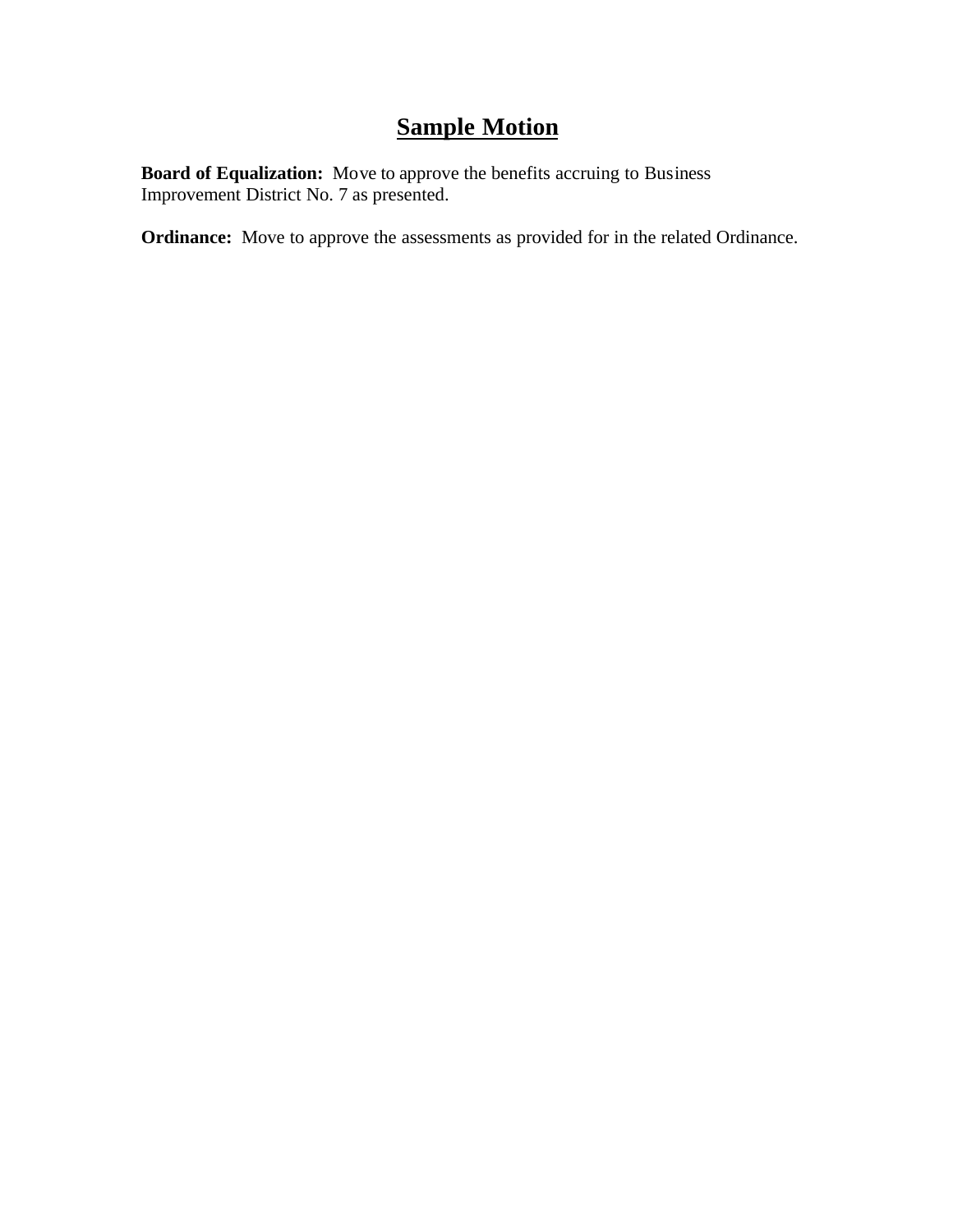#### R E S O L U T I O N 2009-BE-5

BE IT RESOLVED BY THE MAYOR AND COUNCIL OF THE CITY OF GRAND ISLAND, NEBRASKA, sitting as a Board of Equalization for Business Improvement District No. 7, after due notice having been given thereof, that we find and adjudge:

That the benefits accruing to the real estate in such district to be the total sum of \$46,615.31; and

#### Such benefits are equal and uniform; and

According to the equivalent frontage of the respective lots, tracts, and real estate within such Business Improvement District No. 7, such benefits are the sums set opposite the several descriptions as follows:

| <b>Name</b>                            | <b>Description</b>                                                             | Assessment |
|----------------------------------------|--------------------------------------------------------------------------------|------------|
| Loney/Jerry L & Janet C                | Burch Sub W 273' Lt 1 XC City                                                  | 665.48     |
| Coffey/Larry W                         | Burch Sub W 125' Lt 2-3-4 XC City                                              | 855.10     |
| Williams/Michael S & Sandy S           | Burch Sub Lt 5 XC City                                                         | 568.67     |
| Williams/Michael S & Sandra S          | Burch Second Sub Lt 1 XC City                                                  | 667.38     |
| Eating Establishment/The               | Runza Sub Lt 1 XC City                                                         | 735.59     |
|                                        | Holcomb's Highway Homes E 100' Lt 12 XC City &<br>E 100' Lt 13 XC City         |            |
| Shanahan/Bradley L<br>Hancock/Robert D |                                                                                | 950.00     |
|                                        | Holcomb's Highway Homes Lt 14 XC City                                          | 520.41     |
| Hansen/Ryan & Darcy                    | Holcomb's Highway Homes Lt 15 XC City                                          | 515.09     |
| Duering/Dianna D                       | Bartz Sub Lt 1                                                                 | 517.75     |
| Shovlain/Gary & Linda                  | Shovlain Second Sub Lt 3                                                       | 738.01     |
| Mehring/Donald D                       | Holcomb's Highway Homes S 52' Lt 19 & N 1' Lt 20                               | 248.57     |
| Video Kingdom Of Grand Island Inc      | Holcomb's Highway Homes S 108' Lt 20 XC City                                   | 517.85     |
| Kershner Properties, LLC               | Holcomb's Highway Homes N 60' Lt 22 XC City                                    | 281.39     |
| Douthit/Charles A                      | Holcomb's Highway Homes Lt 21 XC City                                          | 517.85     |
| Da-Ly Properties LLC                   | Holcomb's Highway Homes N 12' Lt 24 XC City & S<br>98' Lt 23 XC City           | 522.50     |
| Kershner Properties, LLC               | Holcomb's Highway Homes S 49' Lt 22 & N 11' Lt<br>23 XC City                   | 285.00     |
|                                        | Holcomb's Highway Homes S 97' Lt 24 XC City & N                                |            |
| Hernandez/Alina                        | 38' Lt 26 XC City & All 25 XC City                                             | 1,158.72   |
|                                        | Holcomb's Highway Homes N 79' Lt 27 XC City & S                                |            |
| Larsen/Marion D                        | 71' Lt 26 XC City                                                              | 712.79     |
| McCloud Super 8 Motel Inc              | Matthews Sub Pt Lt 25 XC City                                                  | 1,175.53   |
| Lawrey/William E & Sandra L            | Garrison Sub Lt 1 XC City<br>Mil-Nic Second Sub To The City Of Grand Island Lt | 1,074.12   |
| City Of Grand Island                   | 1                                                                              | 0.00       |
| Nebraska Mil-Nic                       | Mil-Nic Second Sub Lt 2                                                        | 1,299.60   |
|                                        | Roush's Pleasantville Terrace Sub Lts 1 & 28 XC                                |            |
| Paulsen And Sons Inc                   | City & All Lts 2-3-26-27                                                       | 950.29     |
| Mehring/Donald D                       | Shovlain Second Sub Lt 2                                                       | 570.10     |
|                                        |                                                                                |            |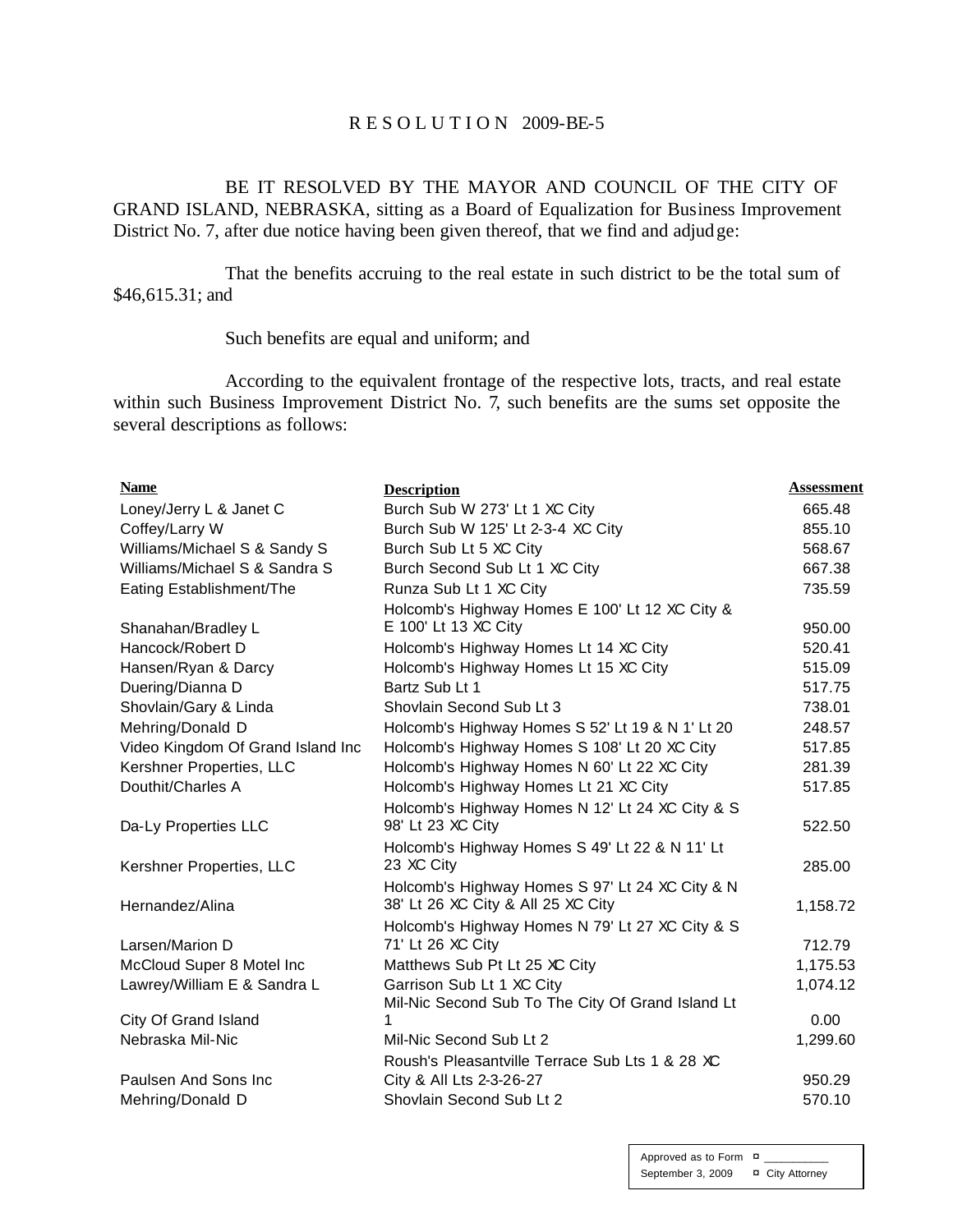#### RESOLUTION 2009-BE-5

| Carpenter/Rex E & Jonadyne A     | Woodland First Sub Lt 1 200' X 400' XC City       | 947.25    |
|----------------------------------|---------------------------------------------------|-----------|
| Carpenter/Rex E & Jonadyne A     | Woodland First Sub Lt 2 200' X 400' XC City       | 950.19    |
| <b>Equitable Federal Savings</b> | Woodland First Sub Lt 3 XC City                   | 950.29    |
| Oberg/Danny K                    | Woodland First Sub Lt 4 XC City                   | 945.44    |
| Wilhelmi/Darryl                  | Woodland First Sub Lt 5 XC City                   | 950.29    |
| Rasmussen Jr/Richard S           | Woodland First Sub N 50' Of E 260' Lt 6 XC City   | 236.79    |
| Ehlers/Pamela                    | Woodland First Sub S 126' Of E 260' Lt 6 XC City  | 601.49    |
| Alpha Corp                       | Woodland First Sub E 260' Lt 8 XC City            | 994.89    |
| <b>Stratford Plaza LLC</b>       | Woodland Second Sub Lt 11 XC City                 | 2,579.82  |
| Bosselman Inc                    | Woodland Second Sub Lt 8                          | 709.37    |
| Carpenter Real Estate Inc        | Woodland Second Sub Lt 9                          | 712.64    |
| Laub-Otto, LLC                   | Woodland Second Sub Lt 10                         | 754.73    |
|                                  | Woodland Third Sub Lt 1 XC N 25' Of E 260' XC     |           |
| Rasmussen Jr/Richard S           | City                                              | 355.87    |
|                                  | Woodland Third Sub N 25' Of E 260' Lt 1 XC City & |           |
| Arp/Dale & Kathleen              | Lt 2 XC City                                      | 593.42    |
| McDermott & Miller, P C          | Woodridge South Sub Lt 1 XC City                  | 1,199.47  |
| Larsen/Marion D                  | Woodridge South Sub Lt 2 XC City                  | 516.23    |
| South Pointe Development LLC     | South Pointe Sub Lt 1                             | 1,165.51  |
|                                  | Miscellaneous Tracts 27-11-9 Pt N 1/2 SW 1/4 SW   |           |
| Milton Motels LLC                | 1/4 3.03 A                                        | 2,394.00  |
| Platte Valley State Bank & Trust | Equestrian Meadows Sub Lt 1                       | 846.55    |
| Chlonate LLC                     | Desert Rose Sub Pt Lt 1 XC City                   | 2,032.19  |
|                                  | Miscellaneous Tracts 27-11-9 Pt NW 1/4 SW 1/4     |           |
| Robb/Theodore J                  | XC City 5.08 Ac                                   | 1,596.05  |
|                                  | Miscellaneous Tracts 27-11-9 Pt NW 1/4 SW 1/4 Pt  |           |
| Mik LLC                          | Lt 4 Island XC City 4.85 Ac                       | 1,507.03  |
| French/John L & Beth A           | Knox Sub Lot 1 XC City                            | 664.19    |
|                                  | Miscellaneous Tracts 27-11-9 Pt NW 1/4 NW 1/4     |           |
| All Faiths Funeral Home LLC      | SW 1/4 2.34 Ac                                    | 1,140.00  |
| <b>Pharmacy Properties LLC</b>   | Equestrian Meadows Sub Lt 2                       | 688.70    |
|                                  | Miscellaneous Tracts 28-11-9 Pt NE 1/4 NE 1/4 XC  |           |
| Willis/Ronald J & Lori D         | City .445 Ac                                      | 475.00    |
| Robb/Mason D                     | Knox Third Sub Lt 2 XC City                       | 627.19    |
| Robb/Ted                         | Knox Third Sub Lt 3 XC City                       | 366.04    |
| O'Reilly Automotive Inc          | Runza Sub Lt 2 XC City                            | 739.29    |
| Robb/Mason D                     | Knox Third Sub Lt 1 XC City                       | 732.21    |
| Faulkner/Mark A & Suzanne G      | Equestrian Meadows Sub Lt 3                       | 874.86    |
| <b>Milton Hotels LLC</b>         | Vanosdall Sub Lt 1                                | 383.61    |
| Wayne Vanosdall Sanitation       | Vanosdall Sub Lt 2                                | 336.92    |
|                                  |                                                   | 46,615.31 |

 $---$